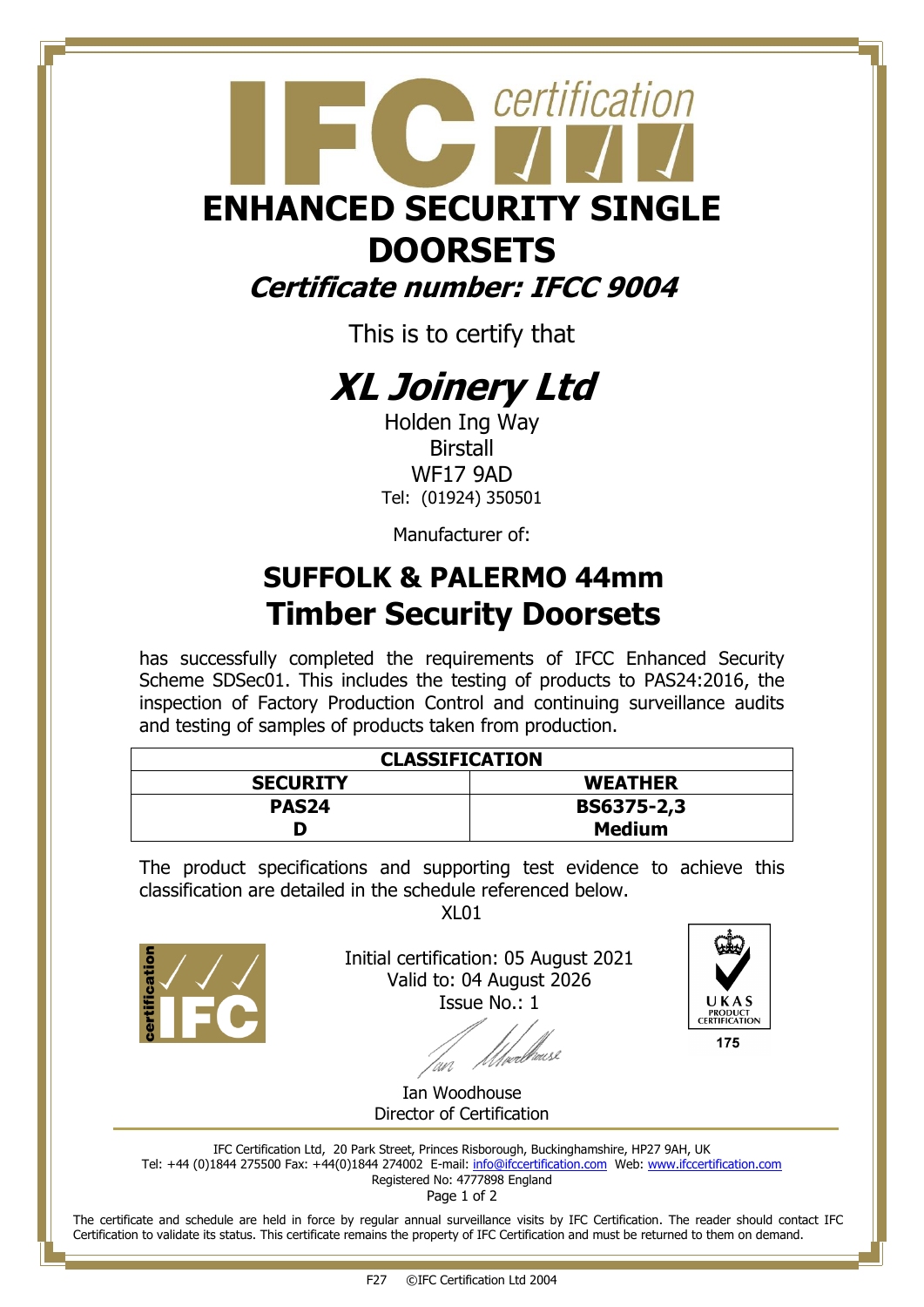# Contification

#### **ENHANCED SECURITY DOORSETS**

#### **Certificate number: IFCC 9004**

- 1. This approval relates to the timber security single doorset in providing an enhanced security performance to PAS24:2016.
- 2. The doorsets are approved on the basis of:
	- a. Initial type testing reports listed in the schedules.
	- b. Audit testing as specified in IFCC Enhanced Security Scheme document IFCC SDSec 01.
	- c. A design appraisal against SDSec 01 if applicable.
	- d. Ongoing inspection and FPC audits carried out at the manufacturer's premises.
- 3. This approval is applicable to complete doorsets only.
- 4. This certification is designed to demonstrate compliance of the doorset specifically with the requirements of PAS: 24 and Secured By Design. If compliance is required with any other regulatory or guidance documents then additional requirements may need to be taken into account.

#### **For the full specification of the product see the IFCC schedules which accompany this certificate.**

- 5. The doorsets must be mechanically fixed to the supporting wall construction as described in the manufacturers approved installation instructions as applicable.
- 6. Labels to the IFCC design referencing the IFCC Certificate IFCC9004, PAS24, applicable rating and manufacturers name, must be affixed to each doorset in the specified position.

#### Additional information

If you require additional information regarding the certification of this doorset it can be obtained by contacting IFCC

The certificate and schedule are held in force by regular annual surveillance visits by IFC Certification. The reader should contact IFC Certification to validate its status. This certificate remains the property of IFC Certification and must be returned to them on demand.